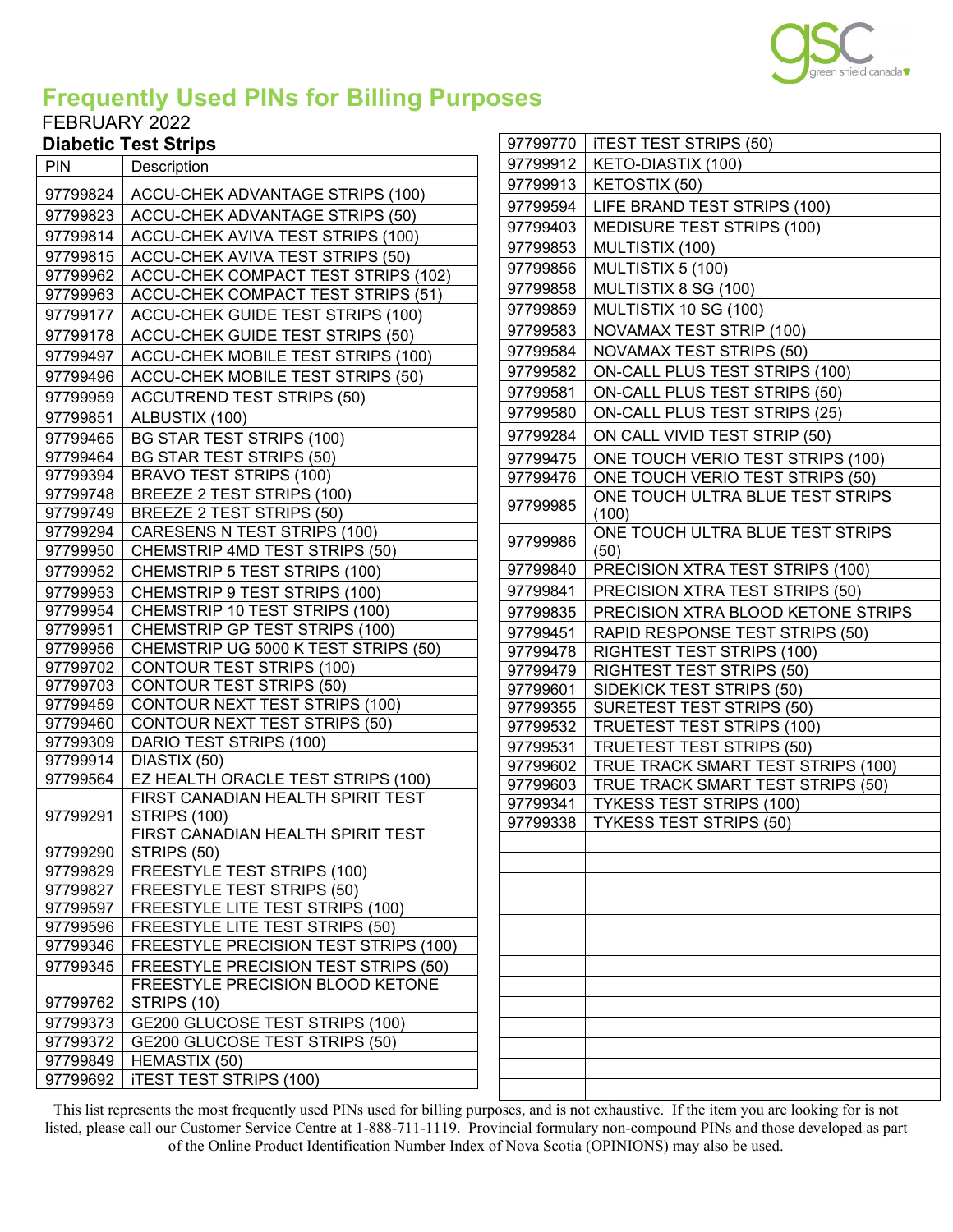

## **Frequently Used PINs for Billing Purposes**

#### FEBRUARY 2022

#### **Insulin Needles and Syringes**

| 97799433 | BD AUTOSHIELD 30G 5MM PEN NEEDLES                   |
|----------|-----------------------------------------------------|
| 97799526 | BD AUTOSHIELD 29G 8MM PEN NEEDLES                   |
| 97799896 | BD ULTRAFINE III 31G 5MM PEN NEEDLES                |
| 97799895 | BD ULTRAFINE III 31G 8MM PEN NEEDLES                |
| 97799897 | BD ULTRAFINE II 29G 12.7MM PEN<br><b>NEEDLES</b>    |
| 97799527 | BD ULTRAFINE NANO 32G 4MM PEN<br><b>NEEDLES</b>     |
| 97799160 | BD ULTRAFINE NANO PRO 32G 4MM PEN<br><b>NEEDLES</b> |
| 97799404 | CLICKFINE 31G 4.5MM PEN NEEDLES                     |
| 97799405 | CLICKFINE 31G 6MM PEN NEEDLES                       |
| 97799406 | CLICKFINE 31G 8MM PEN NEEDLES                       |
| 97799238 | DOPLET 29G 10MM PEN NEEDLES                         |
| 97799235 | DOPLET 29G 12MM PEN NEEDLES                         |
| 97799239 | DOPLET 31G 5MM PEN NEEDLES                          |
| 97799237 | DOPLET 31G 6MM PEN NEEDLES                          |
| 97799236 | DOPLET 31G 8MM PEN NEEDLES                          |
| 97799243 | DOPLET 32G 4MM PEN NEEDLES                          |
| 97799242 | DOPLET 32G 5MM PEN NEEDLES                          |
| 97799241 | DOPLET 32G 6MM PEN NEEDLES                          |
| 97799240 | DOPLET 32G 8MM PEN NEEDLES                          |
| 97799301 | EASY TOUCH 31G 8MM PEN NEEDLES                      |
| 97799300 | EASY TOUCH 31G 6MM PEN NEEDLES                      |
| 97799299 | EASY TOUCH 31G 5MM PEN NEEDLES                      |
| 97799298 | EASY TOUCH 32G 6MM PEN NEEDLES                      |
| 97799297 | EASY TOUCH 32G 5MM PEN NEEDLES                      |
| 97799068 | GENTLE TOUCH 31G 4MM PEN NEEDLES                    |
| 97799069 | GENTLE TOUCH 31G 5MM PEN NEEDLES                    |
| 97799067 | <b>GENTLE TOUCH 31G 6MM PEN NEEDLES</b>             |
| 97799066 | <b>GENTLE TOUCH 31G 8MM PEN NEEDLES</b>             |
| 97799065 | GENTLE TOUCH 32G 4MM PEN NEEDLES                    |
| 97799064 | GENTLE TOUCH 32G 5MM PEN NEEDLES                    |
| 97799063 | GENTLE TOUCH 32G 6MM PEN NEEDLES                    |
| 97799062 | <b>GENTLE TOUCH 33G 4MM PEN NEEDLES</b>             |
| 97799430 | GLOBAL EASE 29G 12MM PEN NEEDLES                    |
| 97799429 | GLOBAL EASE 31G 8MM PEN NEEDLES                     |
| 97799728 | <b>GLOBAL EASE 31G 5MM PEN NEEDLES</b>              |
| 97799322 | GLOBAL EASE 31G 4MM PEN NEEDLES                     |
| 97799566 | <b>INSUPEN 29G 12MM PEN NEEDLES</b>                 |
| 97799567 | <b>INSUPEN 30G 8MM PEN NEEDLES</b>                  |
| 97799176 | <b>INSUPEN 31G 5MM PEN NEEDLES</b>                  |
| 97799569 | INSUPEN 31G 6MM PEN NEEDLES                         |
| 97799568 | INSUPEN 31G 8MM PEN NEEDLES                         |
| 97799399 | <b>INSUPEN 32G 4MM PEN NEEDLES</b>                  |
| 97799571 | <b>INSUPEN 32G 6MM PEN NEEDLES</b>                  |
| 97799570 | <b>INSUPEN 32G 8MM PEN NEEDLES</b>                  |

| 97799383             | <b>INSUPEN 33G 4MM PEN NEEDLES</b>                    |
|----------------------|-------------------------------------------------------|
| 97799172             | INSUPEN 32G 4MM + SHARPSIN                            |
|                      | PEN NEEDLES                                           |
| 97799442             | LIFE BRAND 31G 6MM PEN NEEDLES                        |
| 97799441             | LIFE BRAND 31G 8MM PEN NEEDLES                        |
| 97799366             | MONTMED 31G 8MM PEN NEEDLES                           |
| 97799368             | MONTMED 31G 5MM PEN NEEDLES                           |
| 97799364             | MONTMED 31G 6MM PEN NEEDLES                           |
| 97799367<br>97799363 | MONTMED 32G 4MM PEN NEEDLES                           |
|                      | MONTMED 32G 6MM PEN NEEDLES                           |
| 97799365             | MONTMED 32G 8MM PEN NEEDLES                           |
| 97799334             | <b>MONTKIDDY BLUE 32G 4MM PEN NEEDLES</b>             |
| 97799335             | MONTKIDDY PINK 32G 4MM PEN NEEDLES                    |
| 97799336             | <b>MONTKIDDY YELLOW 32G 4MM PEN</b><br><b>NEEDLES</b> |
| 97799542             | NOVOFINE AUTOCOVER 30G 8MM PEN<br><b>NEEDLES</b>      |
| 97799764             |                                                       |
|                      | NOVOFINE ETW 32G 6MM PEN NEEDLES                      |
| 97799909             | NOVOFINE 28G 12MM PEN NEEDLES                         |
| 97799911             | NOVOFINE 30G 6MM PEN NEEDLES                          |
| 97799910             | NOVOFINE 30G 8MM PEN NEEDLES                          |
| 97799386             | NOVOFINE PLUS 32G 4MM PEN NEEDLES                     |
| 97799468             | NOVOTWIST 32G 5MM PEN NEEDLES                         |
| 97799337             | SITESMART 32G 4MM PEN NEEDLES                         |
| 97799280             | SURECOMFORT 29G 12.7MM PEN NEEDLES                    |
| 97799277             | SURECOMFORT 29G 12MM PEN NEEDLES<br>(50)              |
| 97799269             | SURECOMFORT 30G 8MM PEN NEEDLES                       |
| 97799278             | SURECOMFORT 31G 6MM PEN NEEDLES                       |
| 97799279             | SURECOMFORT 31G 5MM PEN NEEDLES                       |
| 97799266             | SURECOMFORT 31G 5MM PEN NEEDLES<br>(50)               |
| 97799268             | SURECOMFORT 31G 8MM PEN NEEDLES                       |
| 97799276             | SURECOMFORT 31G 8MM PEN NEEDLES<br>(50)               |
| 97799267             | SURECOMFORT 32G 4MM PEN NEEDLES                       |
| 97799543             | ULTICARE/ULTIGUARD 29G 12MM PEN<br><b>NEEDLES</b>     |
| 97799545             | ULTICARE/ULTIGUARD 31G 6MM PEN<br><b>NEEDLES</b>      |
| 97799544             | ULTICARE/ULTIGUARD 31G 8MM PEN<br><b>NEEDLES</b>      |
| 97799440             | ULTICARE/ULTIGUARD 32G 4MM PEN<br><b>NEEDLES</b>      |
| 97799991             | UNIFINE 29G 12MM PEN NEEDLES                          |
| 97799426             | UNIFINE 31G 5MM PEN NEEDLES                           |
| 97799993             | UNIFINE 31G 6MM PEN NEEDLES                           |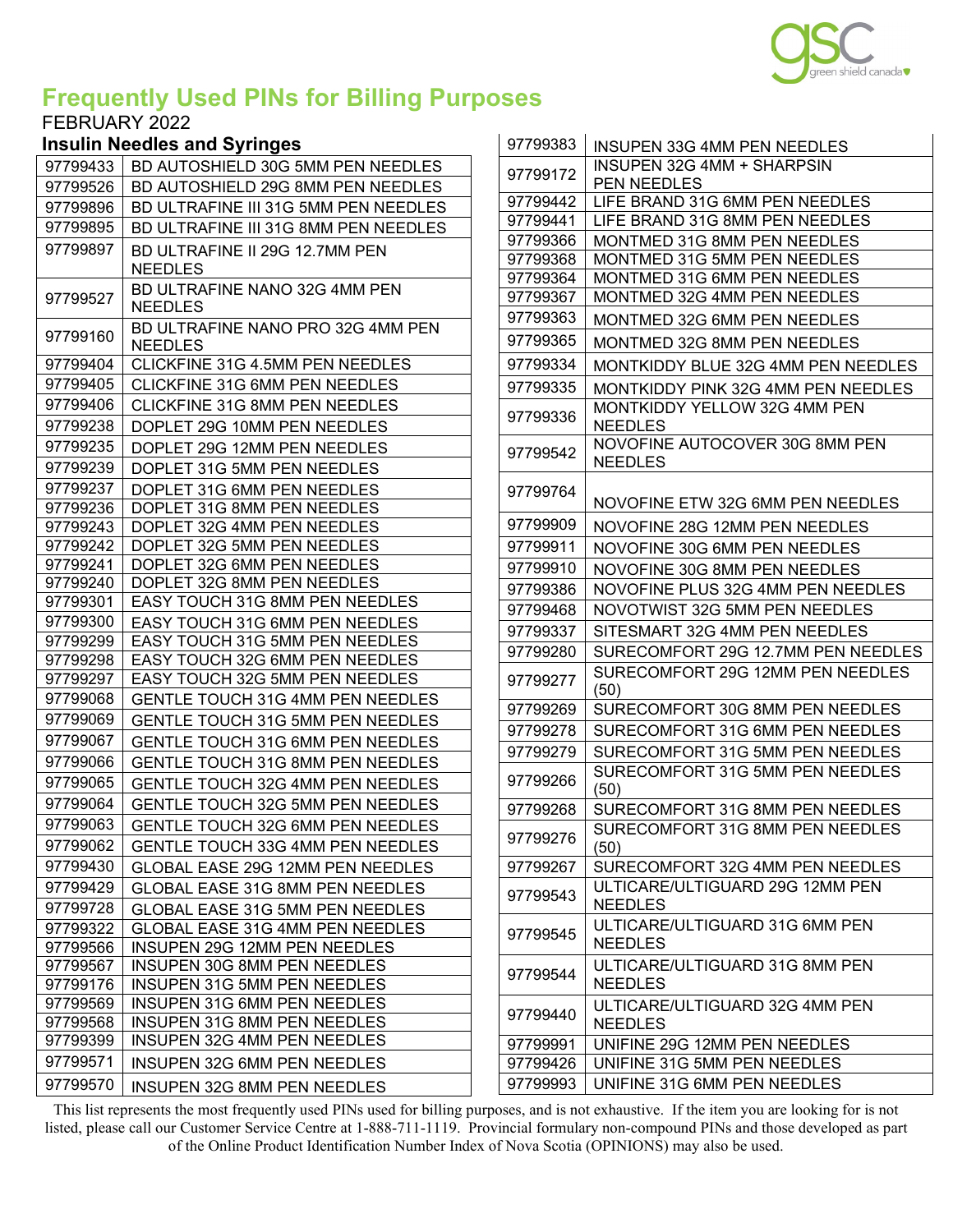

# **Frequently Used PINs for Billing Purposes**

#### FEBRUARY 2022

| 97799992             | UNIFINE 31G 8MM PEN NEEDLES                                      |
|----------------------|------------------------------------------------------------------|
| 97799387             | UNIFINE 32G 4MM PEN NEEDLES                                      |
| 97799332             | UNIFINE PLUS 31G 5MM PEN NEEDLES                                 |
| 97799331             | UNIFINE PLUS 31G 6MM PEN NEEDLES                                 |
| 97799330             | UNIFINE PLUS 31G 8MM PEN NEEDLES                                 |
| 97799333             | UNIFINE PLUS 32G 4MM PEN NEEDLES                                 |
|                      |                                                                  |
|                      |                                                                  |
| 97799586             | BD SAFETYGLIDE 29G 0.3ML SYRINGE                                 |
| 97799588             | BD SAFETYGLIDE 29G 0.5ML SYRINGE                                 |
| 97799589             | <b>BD SAFETYGLIDE 29G 1ML SYRINGE</b>                            |
| 97799587             | BD SAFETYGLIDE 30G 0.5ML SYRINGE                                 |
| 97799585             | BD SAFETYGLIDE 31G 0.3ML SYRINGE                                 |
| 97799887             | BD ULTRAFINE 29G 0.3ML SYRINGE                                   |
| 97799888             | BD ULTRAFINE 29G 0.5ML SYRINGE                                   |
| 97799889             | <b>BD ULTRAFINE 29G 1ML SYRINGE</b>                              |
| 97799886             | BD ULTRAFINE II 30G 0.3ML SYRINGE                                |
| 97799885             | BD ULTRAFINE II 30G 0.5ML SYRINGE                                |
| 97799890             | BD ULTRAFINE II 30G 1ML SYRINGE                                  |
| 97799760             | BD ULTRAFINE II 31G 0.3ML 8MM SYRINGE                            |
| 97799425             | BD ULTRAFINE 31G 0.3ML 6MM SYRINGE                               |
| 97799385             | BD ULTRAFINE 31G 0.5ML 6MM SYRINGE                               |
| 97799384             | BD ULTRAFINE 31G 1ML 6MM SYRINGE                                 |
| 97799296             | EASY TOUCH 30G 0.5ML SYRINGE                                     |
| 97799295             | EASY TOUCH 30G 1ML SYRINGE                                       |
| 97799302             | EASY TOUCH 31G 0.5ML SYRINGE                                     |
| 97799303             | EASY TOUCH 31G 1ML SYRINGE                                       |
| 97799893             | MICRO-FINE IV 28G 0.3ML SYRINGE                                  |
| 97799891<br>97799892 | MICRO-FINE IV 28G 0.5ML SYRINGE<br>MICRO-FINE IV 28G 1ML SYRINGE |
|                      |                                                                  |
| 97799786             | MONOJECT 29G 0.3ML SYRINGE                                       |
| 97799785             | MONOJECT 29G 0.5ML SYRINGE                                       |
| 97799784             | MONOJECT 29G 1ML SYRINGE                                         |
| 97799783             | MONOJECT 30G 0.3ML SYRINGE                                       |
| 97799782             | MONOJECT 30G 0.5ML SYRINGE                                       |
| 97799781             | MONOJECT 30G 1ML SYRINGE                                         |
| 97799369             | MONTMED 31G 0.3ML SYRINGE<br>MONTMED 31G 0.5ML SYRINGE           |
| 97799370<br>97799371 | MONTMED 31G 1ML SYRINGE                                          |
|                      | SURECOMFORT 28G 0.5ML 12.7MM                                     |
| 97799257             | <b>SYRINGE</b>                                                   |
| 97799275             | SURECOMFORT 28G 1ML 12MM SYRINGE                                 |
| 97799260             | SURECOMFORT 29G 0.3ML 12.7MM<br><b>SYRINGE</b>                   |

| 97799259 | SURECOMFORT 29G 0.5ML 12.7MM<br><b>SYRINGE</b>            |
|----------|-----------------------------------------------------------|
| 97799258 | SURECOMFORT 29G 1ML 12.7MM SYRINGE                        |
| 97799261 | SURECOMFORT 30G 0.3ML 8MM SYRINGE                         |
| 97799264 | SURECOMFORT 30G 0.3ML 12.7MM<br><b>SYRINGE</b>            |
| 97799272 | SURECOMFORT 30G 0.5ML 8MM SYRINGE                         |
| 97799270 | SURECOMFORT 30G 0.5ML 12.7MM<br><b>SYRINGE</b>            |
| 97799265 | SURECOMFORT 30G 1ML 8MM SYRINGE                           |
| 97799271 | SURECOMFORT 30G 1ML 12.7MM SYRINGE                        |
| 97799273 | SURECOMFORT 31G 0.3ML 8MM SYRINGE<br>(HALF UNIT MARKINGS) |
| 97799274 | SURECOMFORT 31G 0.3ML 8MM SYRINGE                         |
| 97799263 | SURECOMFORT 31G 0.5ML 8MM SYRINGE                         |
| 97799262 | SURECOMFORT 31G 1ML 8MM SYRINGE                           |
| 97799999 | ULTICARE 29G 0.3ML SYRINGE                                |
| 97799998 | ULTI-CARE 29G 0.5ML SYRINGE                               |
| 97799997 | ULTI-CARE 29G 1ML SYRINGE                                 |
| 97799996 | ULTI-CARE 30G 0.3ML SYRINGE                               |
| 97799995 | ULTI-CARE 30G 0.5ML SYRINGE                               |
| 97799994 | ULTI-CARE 30G 1ML SYRINGE                                 |
|          |                                                           |
|          |                                                           |
|          |                                                           |
|          |                                                           |
|          |                                                           |
|          |                                                           |
|          |                                                           |
|          |                                                           |
|          |                                                           |
|          |                                                           |
|          |                                                           |
|          |                                                           |
|          |                                                           |
|          |                                                           |
|          |                                                           |
|          |                                                           |
|          |                                                           |
|          |                                                           |
|          |                                                           |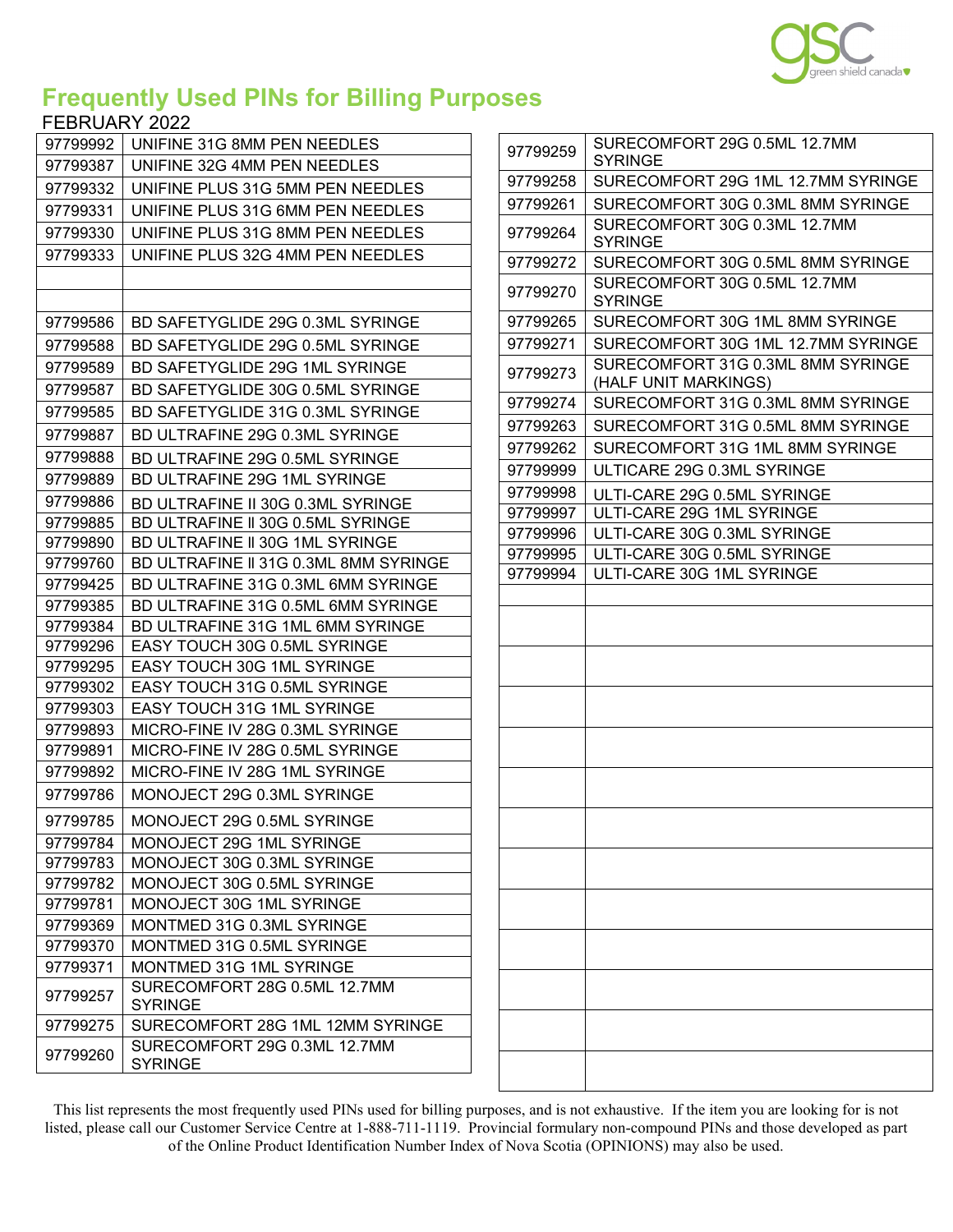

## **Frequently Used PINs for Billing Purposes** FEBRUARY 2022

## **Lancets - Effective June 1, 2015**

| 97799691 | ABBOTT THIN 28G LANCETS (100)               |
|----------|---------------------------------------------|
| 97799689 | <b>ABBOTT THIN LANCETS (200)</b>            |
| 97799494 | ACCU-CHEK FASTCLIX LANCETS (102)            |
| 97799495 | <b>ACCU-CHEK FASTCLIX LANCETS (204)</b>     |
| 97799817 | <b>ACCU-CHEK MULTICLIX LANCETS (102)</b>    |
| 97799816 | <b>ACCU-CHEK MULTICLIX LANCETS (204)</b>    |
| 97799946 | <b>ACCU-CHEK SOFTCLIX LANCETS (100)</b>     |
| 97799945 | ACCU-CHEK SOFTCLIX LANCETS (200)            |
| 97799942 | ACCU-CHEK SOFTCLIX PRO LANCETS (200)        |
| 97799435 | <b>ACTI-LANCE LITE SAFETY LANCETS (100)</b> |
| 97799434 | ACTI-LANCE LITE SAFETY LANCETS (200)        |
| 97799690 | BD-ULTRAFINE 33G LANCETS (100)              |
| 97799822 | BD-ULTRAFINE 33G LANCETS (100)              |
| 97799466 | <b>BG STAR LANCETS (100)</b>                |
| 97799311 | DARIO LANCETS (100)                         |
| 97799398 | DROPLET 30G LANCETS (100)                   |
| 97799232 | DROPLET 28G LANCETS (100)                   |
| 97799233 | DROPLET 30G LANCETS (100)                   |
| 97799234 | DROPLET 33G LANCETS (100)                   |
| 97799540 | EZ HEALTH LANCETS (100)                     |
| 97799541 | EZ HEALTH ORACLE LANCETS (100)              |
| 97799969 | <b>FINEPOINT LANCETS (100)</b>              |
| 97799825 | FINGERSTIX LANCETS (200)                    |
| 97799292 | FIRST CANADIAN HEALTH LANCETS (100)         |
| 97799826 | <b>FREESTYLE LANCETS (100)</b>              |
| 97799766 | <b>iTEST 28G LANCETS (100)</b>              |
| 97799767 | <b>ITEST 33G LANCETS (100)</b>              |
| 97799881 | <b>LATITUDE LANCETS (100)</b>               |
| 97799388 | MEDISURE SOFT 30G TWIST LANCETS (100)       |
| 97799389 | MEDISURE SOFT 33G TWIST LANCETS (100)       |
| 97799436 | MEDLANCE PLUS LITE SAFETY LANCETS<br>(100)  |
| 97799918 | MICROLET LANCETS (100)                      |
| 97799917 | MICROLET LANCETS (200)                      |
| 97799804 | MONOLET 21G LANCETS (100)                   |
| 97799805 | MONOLET 21G LANCETS (200)                   |
| 97799800 | MONOLET THIN 28G LANCETS (100)              |
| 97799810 | <b>MPD THIN LANCETS (100)</b>               |
| 97799807 | MPD ULTRA THIN 26G LANCETS (100)            |
| 97799431 | ONE TOUCH DELICA 30G LANCETS (100)          |

| ONE TOUCH DELICA 33G LANCETS (100)<br>ONE TOUCH DELICA PLUS 30G LANCETS<br>97799140<br>(100)<br>ONE TOUCH DELICA PLUS 33G LANCETS<br>97799139<br>(100)<br>ONE TOUCH SURESOFT 21G LANCETS<br>97799765<br>(200)<br>97799970<br>ONE TOUCH ULTRASOFT LANCETS (100)<br>97799833<br>PRECISION LANCETS (100)<br>97799832<br>PRECISION LANCETS (200)<br>97799480<br>RIGHTEST LANCETS (100)<br>97799948<br>SAFE-T-PRO LANCETS (200)<br>97799163<br>SINGLE-LET LANCETTES (200)<br>97799944<br>SOFT TOUCH LANCETS (100)<br>97799943<br>SOFT TOUCH LANCETS (200)<br>97799357<br><b>SURETEST LANCETS (100)</b><br>97799552<br>SURGILANCE 21G LANCETS (PINK) (100)<br>SURGILANCE 22G LANCETS<br>97799553<br>(ORANGE) (100)<br>97799554<br>SURGILANCE 23G LANCETS (GREY) (100)<br>97799555<br>SURGILANCE 26G LANCETS (YELLOW) (100)<br>97799339<br><b>TYKESS LANCETS (100)</b><br>97799348<br><b>ULTILET LANCETS (100)</b><br>97799883<br>ULTRAFINE II LANCETS (100) |          |  |
|-------------------------------------------------------------------------------------------------------------------------------------------------------------------------------------------------------------------------------------------------------------------------------------------------------------------------------------------------------------------------------------------------------------------------------------------------------------------------------------------------------------------------------------------------------------------------------------------------------------------------------------------------------------------------------------------------------------------------------------------------------------------------------------------------------------------------------------------------------------------------------------------------------------------------------------------------------|----------|--|
|                                                                                                                                                                                                                                                                                                                                                                                                                                                                                                                                                                                                                                                                                                                                                                                                                                                                                                                                                       | 97799501 |  |
|                                                                                                                                                                                                                                                                                                                                                                                                                                                                                                                                                                                                                                                                                                                                                                                                                                                                                                                                                       |          |  |
|                                                                                                                                                                                                                                                                                                                                                                                                                                                                                                                                                                                                                                                                                                                                                                                                                                                                                                                                                       |          |  |
|                                                                                                                                                                                                                                                                                                                                                                                                                                                                                                                                                                                                                                                                                                                                                                                                                                                                                                                                                       |          |  |
|                                                                                                                                                                                                                                                                                                                                                                                                                                                                                                                                                                                                                                                                                                                                                                                                                                                                                                                                                       |          |  |
|                                                                                                                                                                                                                                                                                                                                                                                                                                                                                                                                                                                                                                                                                                                                                                                                                                                                                                                                                       |          |  |
|                                                                                                                                                                                                                                                                                                                                                                                                                                                                                                                                                                                                                                                                                                                                                                                                                                                                                                                                                       |          |  |
|                                                                                                                                                                                                                                                                                                                                                                                                                                                                                                                                                                                                                                                                                                                                                                                                                                                                                                                                                       |          |  |
|                                                                                                                                                                                                                                                                                                                                                                                                                                                                                                                                                                                                                                                                                                                                                                                                                                                                                                                                                       |          |  |
|                                                                                                                                                                                                                                                                                                                                                                                                                                                                                                                                                                                                                                                                                                                                                                                                                                                                                                                                                       |          |  |
|                                                                                                                                                                                                                                                                                                                                                                                                                                                                                                                                                                                                                                                                                                                                                                                                                                                                                                                                                       |          |  |
|                                                                                                                                                                                                                                                                                                                                                                                                                                                                                                                                                                                                                                                                                                                                                                                                                                                                                                                                                       |          |  |
|                                                                                                                                                                                                                                                                                                                                                                                                                                                                                                                                                                                                                                                                                                                                                                                                                                                                                                                                                       |          |  |
|                                                                                                                                                                                                                                                                                                                                                                                                                                                                                                                                                                                                                                                                                                                                                                                                                                                                                                                                                       |          |  |
|                                                                                                                                                                                                                                                                                                                                                                                                                                                                                                                                                                                                                                                                                                                                                                                                                                                                                                                                                       |          |  |
|                                                                                                                                                                                                                                                                                                                                                                                                                                                                                                                                                                                                                                                                                                                                                                                                                                                                                                                                                       |          |  |
|                                                                                                                                                                                                                                                                                                                                                                                                                                                                                                                                                                                                                                                                                                                                                                                                                                                                                                                                                       |          |  |
|                                                                                                                                                                                                                                                                                                                                                                                                                                                                                                                                                                                                                                                                                                                                                                                                                                                                                                                                                       |          |  |
|                                                                                                                                                                                                                                                                                                                                                                                                                                                                                                                                                                                                                                                                                                                                                                                                                                                                                                                                                       |          |  |
|                                                                                                                                                                                                                                                                                                                                                                                                                                                                                                                                                                                                                                                                                                                                                                                                                                                                                                                                                       |          |  |
|                                                                                                                                                                                                                                                                                                                                                                                                                                                                                                                                                                                                                                                                                                                                                                                                                                                                                                                                                       |          |  |
|                                                                                                                                                                                                                                                                                                                                                                                                                                                                                                                                                                                                                                                                                                                                                                                                                                                                                                                                                       |          |  |
|                                                                                                                                                                                                                                                                                                                                                                                                                                                                                                                                                                                                                                                                                                                                                                                                                                                                                                                                                       |          |  |
|                                                                                                                                                                                                                                                                                                                                                                                                                                                                                                                                                                                                                                                                                                                                                                                                                                                                                                                                                       |          |  |